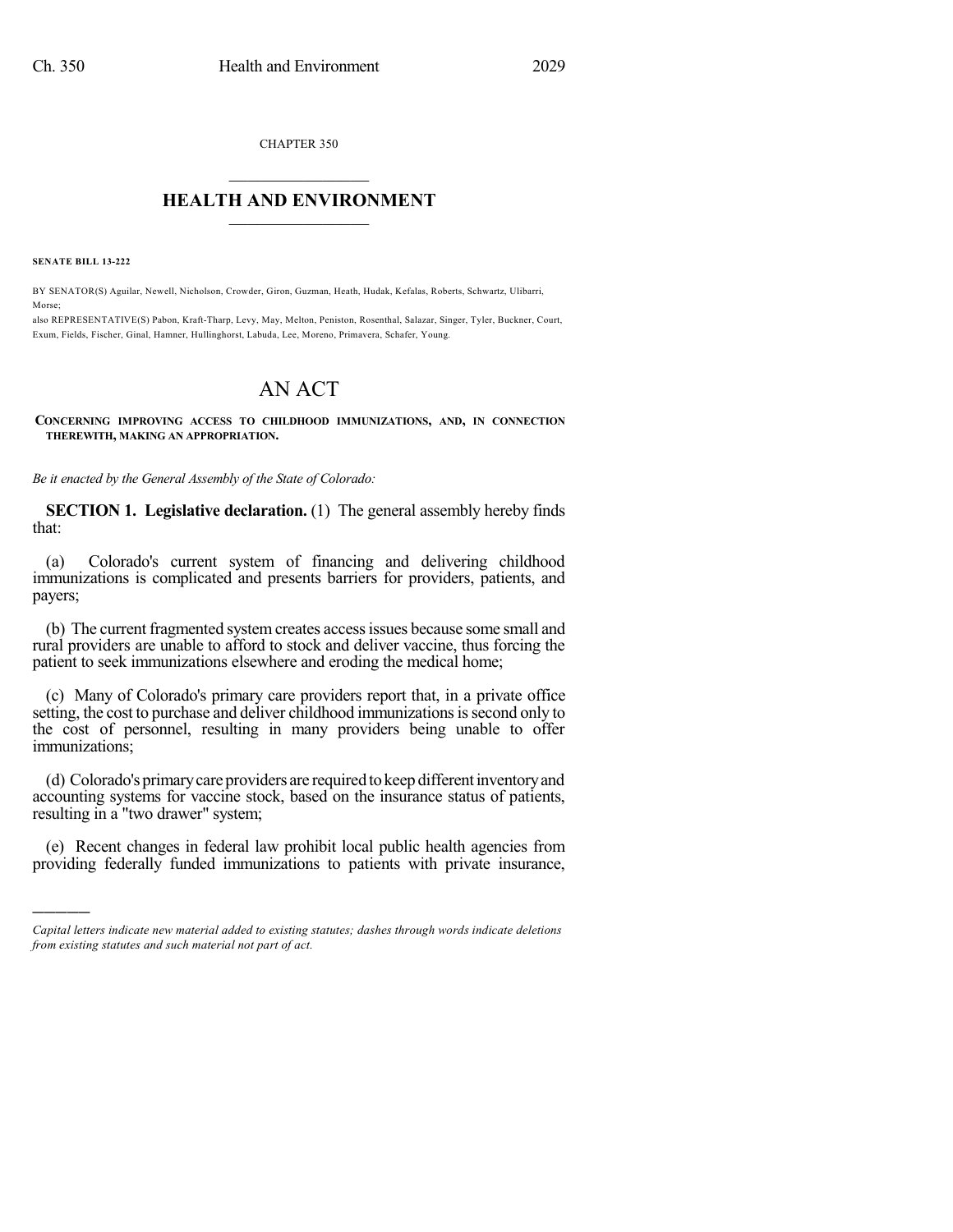including situations in which a primary care provider is unable to offer immunizations and refers a patient to the local public health agency;

(f) In the future, local public health agencies will only be able to provide immunizations to insured children if the family is able to pay for the cost of the vaccine or the agency implements a sophisticated billing procedure with each private payer;

(g) Vaccines for children enrolled in the state's medicaid program are received from the vaccines for children program, taking advantages of economies of scale and bulk purchasing power;

(h) Vaccinesforthe children's basic health plan are purchased in the commercial market, creating a fragmented funding system for the state's public health programs;

(i) The current patchwork of conflicting vaccine financing and requirement system makes it difficult to respond to disease outbreaks with a statewide, systematic plan and response;

(j) In order to ease the administrative and financial burdens on the state's primary care providers and thus expand access to vaccines for Colorado children, the state needs to take a comprehensive look at the current system of vaccine financing and delivery;

(k) Allowing provider choice in any purchasing systemaidsin the most effective and efficient management of a patient's care and supports stable vaccine supply for the community; and

(l) Colorado is in a unique position to examine existing models, as well as proposed models, for vaccine financing and delivery in order to create an efficient solution designed with cost savings and effective administration in mind.

**SECTION 2.** In Colorado Revised Statutes, 25-4-1705, **amend** (9) (b) as follows:

**25-4-1705. Department of public health and environment - powers and duties - rules.** (9) (b) The department or any person who contracts with the department pursuant to subsection  $(7)$  of this section shall not MAY establish a  $u$ niversal purchase system AS DESCRIBED IN SECTION 25-4-2403 for the procurement of vaccines for privately insured persons under federal government contracts.

**SECTION 3.** In Colorado Revised Statutes, 25-4-1708, **amend** (1) as follows:

**25-4-1708. Fund created.** (1) (a) There is hereby established in the state treasury a fund to be known as the immunization fund, which fund shall be IS subject to annual appropriation BY THE GENERAL ASSEMBLY to the department of public health and environment by the general assembly for the purposes of:

(I) Purchasing vaccines, INCLUDINGPURCHASING VACCINES THROUGH A VACCINE PURCHASING SYSTEM, IF SUCH A SYSTEM IS DEVELOPED PURSUANT TO SECTION 25-4-2403 (1) AND (1.3), WHICH SYSTEM MAY INCLUDE VACCINES FOR PRIVATELY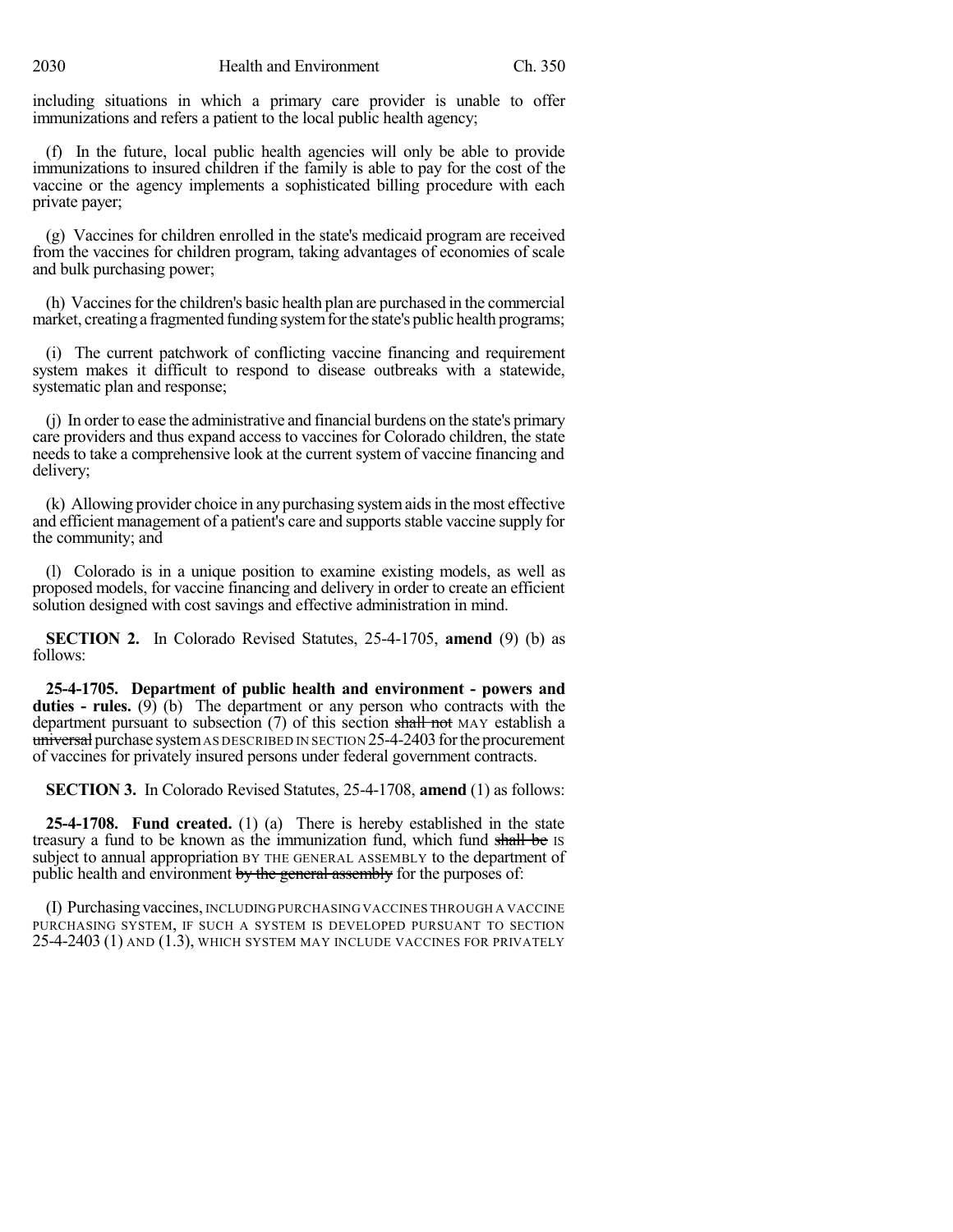INSURED INDIVIDUALS;

(II) Assisting users of the immunization tracking system established in section 25-4-2403 to connect to the system;

(III) Utilizing the reminder and recall process of the immunization tracking system; and

(IV) Implementing, developing, and operating immunization programs.

(b) The fund shall be credited with such appropriations as CONSISTS OF:

(I) MONEYS APPROPRIATED BY the general assembly  $\frac{m}{m}$  make from the general fund for immunization programs;

(II) Any gifts, grants, or awards received pursuant to sections  $25-4-1705$  (6) and 25-4-2403 (9) (c) OR FOR PURPOSES OF EXPANDING ACCESS TO CHILDHOOD IMMUNIZATIONS; and

(III) Moneys received from the state department of health care policy and financing as reimbursement pursuant to section 25-4-1707.

(c) THE STATE TREASURER SHALL CREDIT TO THE FUND all income from the investment of moneys in the fund. shall be credited to the fund.

(d) THE DEPARTMENT SHALL USE THE MONEYS IN THE IMMUNIZATION FUND TO PAY THE DEPARTMENT'S DIRECT AND INDIRECT COSTS OF ADMINISTERING THE PROGRAMS DESCRIBED IN PARAGRAPH (a) OF THIS SUBSECTION (1).

**SECTION 4.** In Colorado Revised Statutes, 25-4-2403, **amend** (1) introductory portion, (1) (a), (1) (c), and (1) (f); and **add** (1.3) and (13) as follows:

**25-4-2403. Department of public health and environment - powers and duties- immunization tracking system.** (1) In order to expand the immunization registry and increase access to immunizations, the department of public health and environment may address:

(a) Mechanisms for:

(I) Maximizing federal funds to purchase, distribute, and deliver vaccines for individuals in Colorado; including, but not limited to, participation in a state purchasing and distribution cooperative and the mechanisms for

(II) Statewide purchase, distribution, and prioritization to include, but not be limited to OF VACCINES, INCLUDING CHILDHOOD IMMUNIZATIONS AND the seasonal influenza vaccine;

(c) Options for Colorado to more effectively purchase, distribute, and deliver vaccines to INSURED, underinsured, and uninsured individuals;

(f) Methods for implementing the findings addressed in paragraphs (a) to (d) of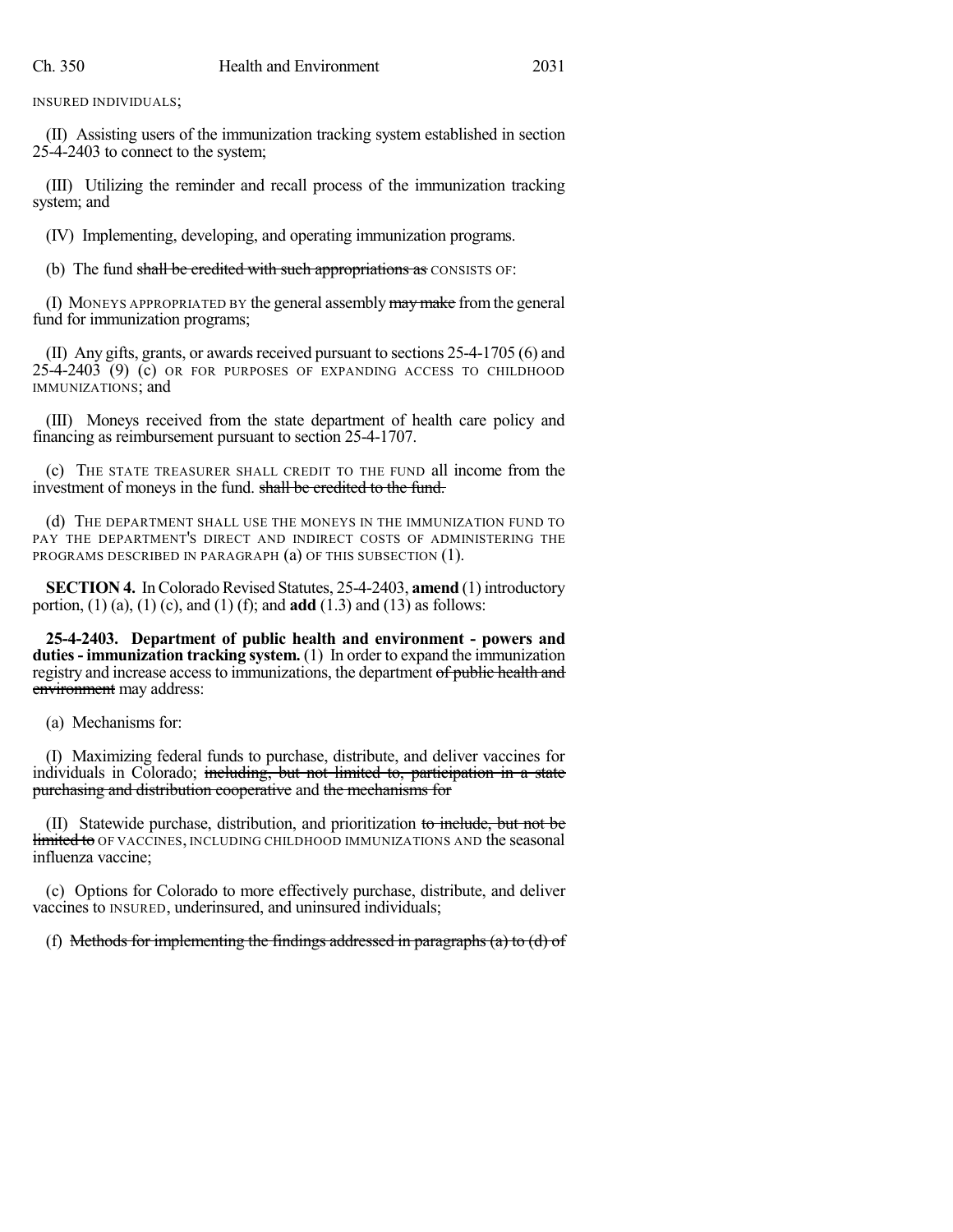THE ABILITY OF THE DEPARTMENT OF HEALTH CARE POLICY AND FINANCING TO PURCHASE VACCINES RECOMMENDED BY ACIP THROUGH A PURCHASING SYSTEM, IF DEVELOPED PURSUANT TO this subsection  $(1)$  and subsection  $(1.3)$  of this SECTION, FOR CHILDREN WHO ARE ENROLLED IN THE CHILDREN'S BASIC HEALTH PLAN CREATED IN ARTICLE 8 OF TITLE 25.5, C.R.S.

(1.3) (a) THE DEPARTMENT SHALL CONVENE A TASK FORCE OF INTERESTED STAKEHOLDERS TO CONSIDER THE ISSUES IDENTIFIED IN SUBSECTION (1) OF THIS SECTION.THE TASK FORCE MUST CONSIST OF AT LEAST THE FOLLOWING PERSONS OR GROUPS:

(I) PRIMARY CARE PROVIDERS, INCLUDING ESSENTIAL COMMUNITY PROVIDERS, PEDIATRICIANS, FAMILY PHYSICIANS, MID-LEVEL PROVIDERS, AND PRACTICE MANAGERS;

(II) PHARMACISTS FROM BOTH INDEPENDENT AND CHAIN PHARMACIES;

(III) LOCAL PUBLIC HEALTH PROVIDERS;

(IV) CHILD HEALTH ADVOCATES;

(V) HEALTH INSURERS AND OTHER PERSONS WHO PAY FOR HEALTH CARE SERVICES;

(VI) A REPRESENTATIVE FROM A COLORADO-BASED INNOVATIVE VACCINE COMPANY;

(VII) PHARMACEUTICAL MANUFACTURERS; AND

(VIII) REPRESENTATIVES FROM THE DEPARTMENTS OF PUBLIC HEALTH AND ENVIRONMENT AND HEALTH CARE POLICY AND FINANCING.

(b) THE TASK FORCE SHALL MAKE RECOMMENDATIONS TO THE DEPARTMENT AND THE BOARD ON THE FINANCING, ORDERING, AND DELIVERY OF CHILDHOOD IMMUNIZATIONS, INCLUDING THROUGH ANY OF THE FOLLOWING METHODS:

(I) A PUBLIC-PRIVATE MODEL OF VACCINE PURCHASE AND DELIVERY;

(II) JUST-IN-TIME DELIVERY;

(III) INVENTORY MANAGEMENT, INCLUDING VACCINE CHOICES, COMBINATION VACCINES, AND EQUIVALENT VACCINES;

(IV) OUTBREAK RESPONSE;

(V) LINKAGE BETWEEN THE IMMUNIZATION TRACKING SYSTEM ESTABLISHED PURSUANT TO SUBSECTION (2) OF THIS SECTION AND VACCINE INVENTORY;

(VI) VACCINE SHORTAGE RESPONSE;

(VII) PRESERVATION OF VACCINE DELIVERY IN A MEDICAL HOME MODEL OFCARE;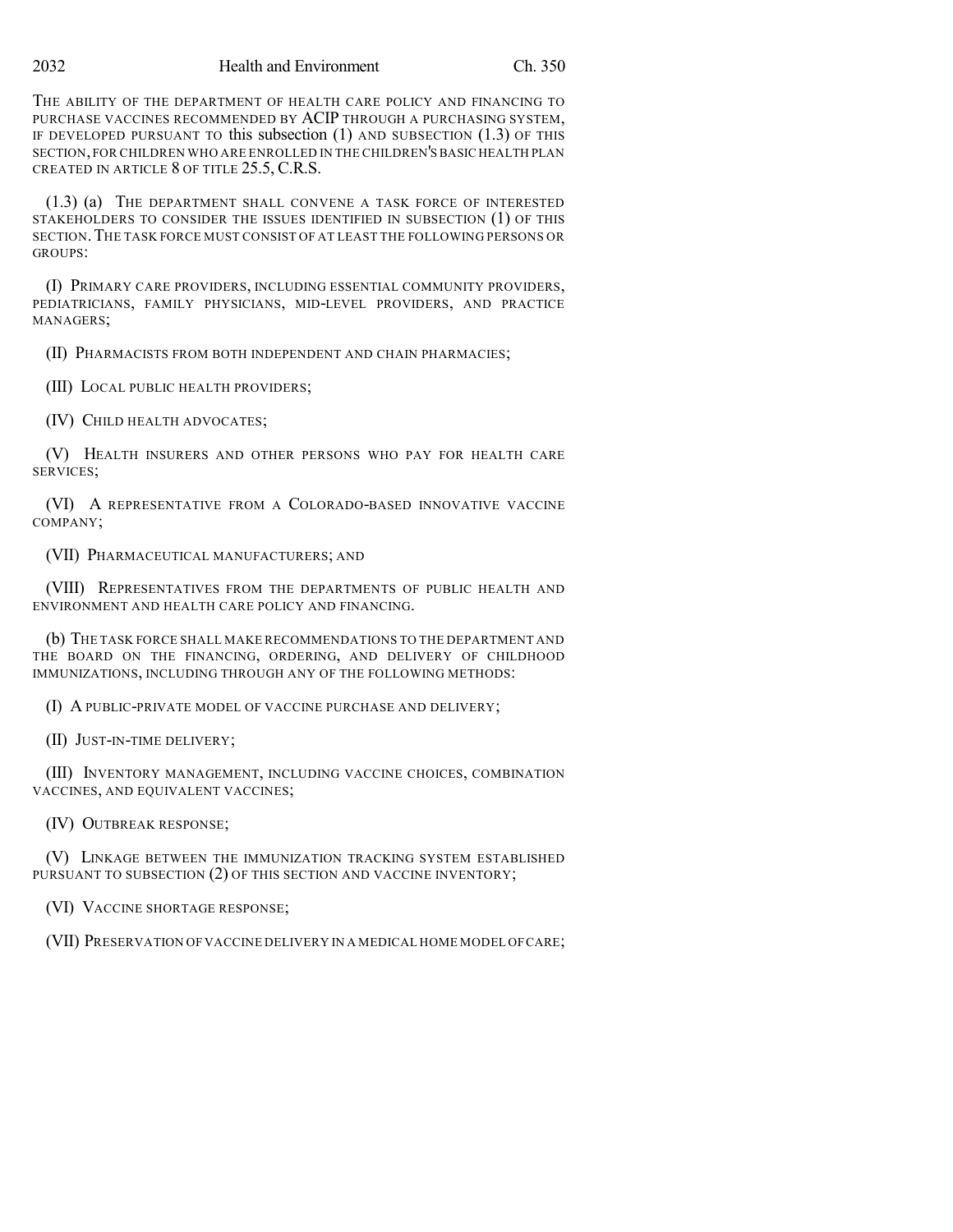(VIII) MECHANISMS FOR LOCAL PUBLIC HEALTH ENTITIES TO BILL HEALTH INSURANCE CARRIERS; AND

(IX) CONTINUATION AND PRESERVATION OF CURRENT MODELS OF VACCINE PURCHASE, FINANCING, AND DELIVERY AND THE ABILITY OF HEALTH CARE PROVIDERS TO USE THOSE CURRENT MODELS OR ANY NEW MODELS THAT MAY BE DEVELOPED PURSUANT TO THIS SUBSECTION (1.3) AND SUBSECTION (1) OF THIS SECTION.

(c) THE BOARD MAY ADOPT RULES AS NECESSARY TO IMPLEMENT THE RECOMMENDATIONS OF THE TASK FORCE.

(d) NO HEALTH CARE PROVIDER IS COMPELLED TO PARTICIPATE IN A VACCINE PURCHASING SYSTEM, IF SUCH SYSTEM IS DEVELOPED PURSUANT TO THIS SECTION.

(13) AS USED IN THIS SECTION:

(a) "ACIP" MEANS THE ADVISORY COMMITTEE ON IMMUNIZATION PRACTICES TO THE CENTERS FOR DISEASE CONTROL AND PREVENTION IN THE FEDERAL DEPARTMENT OF HEALTH AND HUMAN SERVICES, OR ITS SUCCESSOR ENTITY.

(b) "BOARD" MEANS THE STATE BOARD OF HEALTH CREATED IN SECTION  $25 - 1 - 103$ .

(c) "DEPARTMENT" MEANS THE DEPARTMENT OF PUBLIC HEALTH AND ENVIRONMENT CREATED IN SECTION 25-1-102.

(d) "EQUIVALENT VACCINES" MEANS TWO OR MORE VACCINES THAT:

(I) PROTECT A RECIPIENT OF THE VACCINE AGAINST THE SAME INFECTION;

(II) HAVE SIMILAR SAFETY AND EFFICACY PROFILES; AND

(III) ARE RECOMMENDED FOR COMPARABLE POPULATIONS BY THE FEDERAL CENTERS FOR DISEASE CONTROL AND PREVENTION.

**SECTION 5.** In Colorado Revised Statutes, 25.5-8-107, **add** (5) as follows:

**25.5-8-107. Duties of the department - schedule of services - premiums copayments - subsidies - purchase of childhood immunizations.** (5) THE DEPARTMENT MAY PURCHASE VACCINES RECOMMENDED BY THE ADVISORY COMMITTEE ON IMMUNIZATION PRACTICES TO THE CENTERS FOR DISEASE CONTROL AND PREVENTION IN THE FEDERAL DEPARTMENT OF HEALTH AND HUMAN SERVICES, OR ITS SUCCESSOR ENTITY, THROUGH A VACCINE PURCHASING SYSTEM, IF SUCH A SYSTEM IS DEVELOPED PURSUANT TO SECTION 25-4-2403(1),C.R.S., FOR CHILDREN ENROLLED IN THE CHILDREN'S BASIC HEALTH PLAN.

**SECTION 6. Appropriation.** In addition to any other appropriation, there is hereby appropriated, out of any moneys in the general fund, not otherwise appropriated, to the department of public health and environment, for the fiscal year beginning July 1, 2013, the sum of \$68,054 and 1.0 FTE, or so much thereof as may